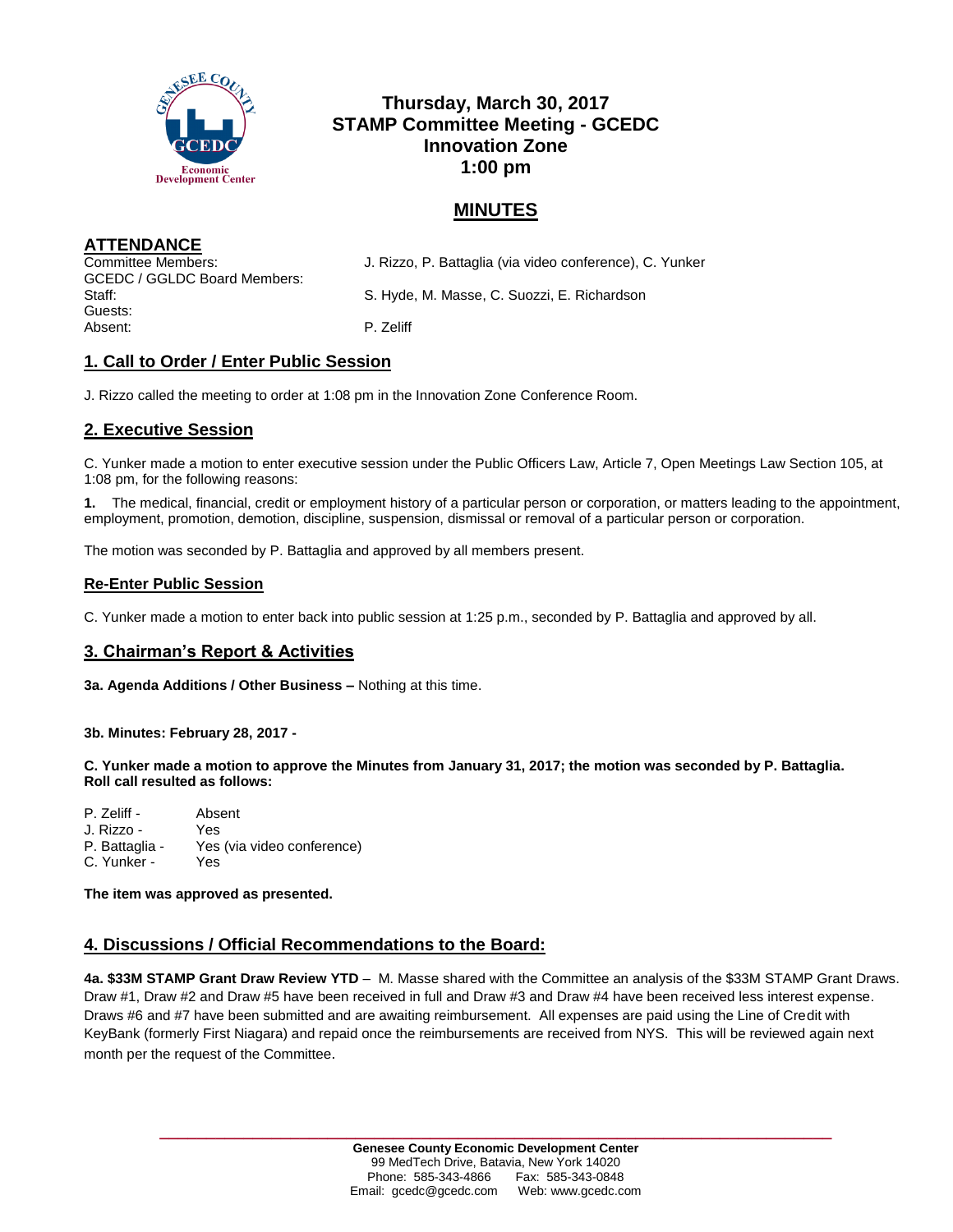**4b. Genesee County Water Supply Agreement –** M. Masse shared that the GCEDC needs to enter into a water supply agreement with Genesee County in order to provide water to the STAMP site. The GCEDC has worked with County officials, County attorney and the Water Resources Agency Board to create the supply agreement presented here. The Genesee County Public Service Committee, and the full Legislature have approved this agreement.

P. Battaglia stated that the agreement states that the GCEDC will make 12 annual payments of \$448,500 to the County and the County will pay the GCEDC \$4,000,000 when requested, any time after January 2018. The 12 annual payments to the county will be funded by a Community Benefit Agreement with National Fuel / Empire Pipeline.

M. Masse stated that was correct. The payments being made by the GCEDC are tax dollars that the County consented to give up as part of the Empire Pipeline PIF. The difference is approx. \$1.3M that the County will utilize towards other Phase II improvements to help increase total water supply to the County and, it would increase the ability to purchase more water for the County.

M. Masse shared that the agreement is standard apart from the payment stream. The price is set and the amount of capacity was put in there. There was concern from the County that if they left the agreement broad, stating that they would supply STAMP with water, and not be specific, that the GCEDC could request, for example, 4 million gpd (gallons per day) and the County couldn't provide it. That's why the agreement states that they would provide the GCEDC with a minimum of 200,000 gpd so that the County wasn't committing to potential future improvements by not putting that wording in there.

J. Rizzo thinks that the language is backwards. You should be able to incorporate language to address the County's concerns straightforwardly. He feels as if that part of the agreement is not worded correctly. The agreement should be able to say that the County agrees to supply the STAMP site with up to a maximum of 200,000 gallons per day and the GCEDC is not required to take 200,000 gpd. If the GCEDC needed more, they could ask the County, and if they can supply it then they supply it. He finds the wording, as it is now, confusing. At this point, it is hard to tell if it would be worth running it back through their committee system in order to get the language changed. J. Rizzo added that the agreement may make sense to the parties that have worked with this so far, but if a stranger were to read it, it has a totally different meaning. Maybe Phillips Lytle could look at the agreement and rework the language to make more sense.

P. Battaglia added that the way he reads the agreement, the County is agreeing to supply the STAMP site with a minimum of 200,000 gpd. Is that not the intent of the agreement?

C. Yunker shared that the County is able to supply a minimum of 200,000 gpd, but also that the GCEDC is required to take a minimum of 200,000 gpd, even if it is not needed. C. Yunker asked P. Battaglia if he was ok with the way the agreement is worded.

P. Battaglia stated that he read the agreement and understood it, however, he isn't saying that there isn't a better way of wording it. It sounded like the County was committing to the GCEDC a minimum of 200,000 gpd and that the GCEDC could ask for more if we needed it, and if the County had it they would provide it.

C. Yunker thought that if changing the language in the agreement was just a matter of readability and not legality of substance then it can probably stay the same. If the GCEDC will not be adversely affected by taking less than 200,000 gpd, and this agreement assures that, then he doesn't have a problem leaving the agreement as is.

### **C. Yunker made a motion to recommend approval for the Genesee County Water Supply Agreement; the motion was seconded by P. Battaglia. Roll call resulted as follows:**

| P. Zeliff -    | Absent                     |
|----------------|----------------------------|
| J. Rizzo -     | Yes                        |
| P. Battaglia - | Yes (via video conference) |
| C. Yunker -    | Yes                        |

#### **The item was approved as presented.**

**4c. Additional Survey Work – Frandina Engineering & Land Surveying – Parcels 10.-1-39.11 & 10.-1-39.12 –** M. Masse shared that in May of 2016, the GCEDC approved survey work for two parcels at STAMP. The original quote was for \$2,860. After completion of the survey, the actual amount totaled \$4,012.50. The increase was due to the fact the Frandina had to send out a crew for field work a second time to confirm parcel lines. This expense will be covered under the \$33M ESD grant.

**\_\_\_\_\_\_\_\_\_\_\_\_\_\_\_\_\_\_\_\_\_\_\_\_\_\_\_\_\_\_\_\_\_\_\_\_\_\_\_\_\_\_\_\_\_\_\_\_\_\_\_\_\_\_\_\_\_\_\_\_\_\_\_\_\_\_\_\_\_\_\_\_**